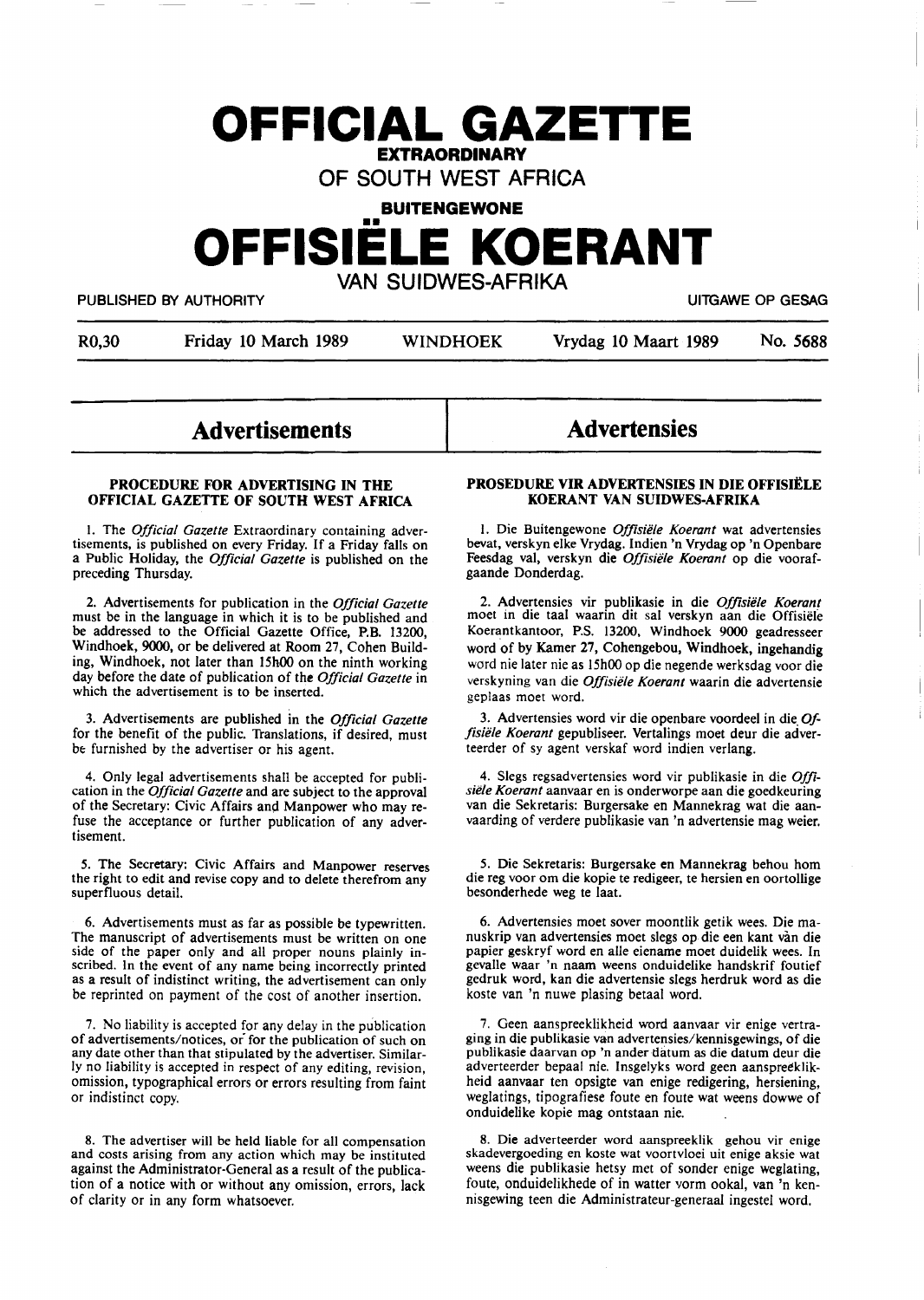9. The subscription for the *Official Gazette* is R25 plus GST per annum, post free in this territory and the Republic of South Africa, obtainable from Star Binders and Printers, P.O. Box 56, Windhoek, 9000. Postage must be prepaid by overseas subscribers. Single copies of the *Official Gazette*  are obtainable from Star Binders & Printers, P.O. Box 56, Windhoek 9000, at the price as printed on copy. Copies are kept in stock for two years only.

IO. The charge for the insertion of notices is as follows and is payable in the form of cheques, postal or money orders:

#### **LIST OF FIXED TARIFF RATES**

| STANDARDISED NOTICES                                                                                                                                                                                      | Rate per<br>insertion<br>R |
|-----------------------------------------------------------------------------------------------------------------------------------------------------------------------------------------------------------|----------------------------|
| Transfer of business                                                                                                                                                                                      | 3,25                       |
| Deeds: Lost documents                                                                                                                                                                                     | 6,00                       |
| Business notices                                                                                                                                                                                          | 5,00                       |
| Administration of Estates Acts Notices, Forms<br>J. 187, 193, 197, 295, 297, 517 and 519                                                                                                                  | 2,00                       |
| Third party insurance claims for compensation.                                                                                                                                                            | 2,50                       |
| Insolvency Act and Company Acts Notices: J. 28,<br>J. 29. Forms 1 to 9                                                                                                                                    | 4,00                       |
| $N.B. -$ Forms 2 and 6 $-$ additional statements<br>according to word count table, added to the basic<br>tariff.                                                                                          |                            |
| Change of name (four insertions)                                                                                                                                                                          | 60,00                      |
| Naturalisation notices (including a reprint for the<br>advertiser)                                                                                                                                        | 2,00                       |
| Unclaimed moneys — only in the Official Gazette<br>Extraordinary, closing date 15 January (per entry<br>of "name, address and amount")                                                                    | 0,80                       |
| Butchers' notices                                                                                                                                                                                         | 5,00                       |
| Slum Clearance Court Notices, per premises                                                                                                                                                                | 4.00                       |
| Lost life insurance policies $\dots\dots\dots\dots\dots\dots$                                                                                                                                             | 2,00                       |
| NON-STANDARDISED NOTICES                                                                                                                                                                                  |                            |
| Company notices:                                                                                                                                                                                          | R                          |
| Short notices: Meetings, resolutions, offers of com-<br>promise, conversions of companies, voluntary<br>windings-up, etc.: closing of members' registers<br>for transfer and/or declarations of dividends | 11,00                      |
| Liquor Licence Notices (In Official Gazette, Ex-<br>traordinary viz. (June/Tvl; November/Cape;<br>January/O.F.S.; April/Natal), per bilingual<br>application                                              | 7,00                       |

Declaration of dividends with profit statements, in-

Long notices: Transfers, changes in respect of shares or capital, redemptions, resolutions, volun-

cluding notes . . . . . . . . . . . . . . . . . . . . . . . . . . . . . 25,00

tary liquidations . . . . . . . . . . . . . . . . . . . . . . . . . . . 37,00 Trade marks in South West Africa . . . . . . . . . . . . 11,00

Liquidators' and other appointees' notices ..... 7,00

9. Die jaarlikse intekengeld op die *Offisiele Koerant* is R25 plus belasting posvry in hierdie gebied en die Republiek van Suid-Afrika, verkrygbaar by Star Binders & Printers, Posbus 56, Windhoek, 9000. Oorsese intekenaars moet posgeld vooruitbetaal. Enke! eksemplare van die *Offisie/e Koerant* is verkrygbaar van Star Binders & Printers, Posbus 56, Windhoek, 9000 teen die prys soos gedruk op eksemplaar. Eksemplare word vir slegs twee jaar in voorraad gehou.

10. Die koste vir die plasing van kennisgewings is soos volg en is betaalbaar by wyse van tjeks, wissels, pos- of geldorders:

#### **LYS VAN VASTE TARIEWE**

| GESTANDAARDISEERDE<br><b>KENNISGEWINGS</b>                                                                                                                                                                     | Tarief per<br>plasing<br>R |
|----------------------------------------------------------------------------------------------------------------------------------------------------------------------------------------------------------------|----------------------------|
| Oordrag van besigheid                                                                                                                                                                                          | 3,25                       |
| Aktes: Verlore dokumente                                                                                                                                                                                       | 6,00                       |
|                                                                                                                                                                                                                | 5,00                       |
| Boedelwettekennisgewings: Vorms J. 187, 193,<br>197, 295, 297, 517 en 519                                                                                                                                      | 2,00                       |
| Derdepartyassuransie-eise om skadevergoeding.                                                                                                                                                                  | 2,50                       |
| Insolvensiewet- en maatskappywettekennisge-<br>wings: J. 28, J. 29. Vorms 1 tot 9                                                                                                                              | 4,00                       |
| $L.W. - V \text{orms } 2 \text{ en } 6 - \text{bykomstige verklarings}$<br>volgens woordetaltabel, toegevoeg tot die basie-<br>se tarief.                                                                      |                            |
| Naamsverandering (vier plasings)                                                                                                                                                                               | 60,00                      |
| Naturalisasiekennisgewings (insluitende 'n her-<br>druk vir die adverteerder)                                                                                                                                  | 2,00                       |
| Onopgeëiste geld — slegs in die Buitengewone Of-<br>fisiële Koerant sluitingsdatum 15 Januarie (per in-<br>skrywings van "naam, adres en bedrag")                                                              | 0,80                       |
| $Slagterskenn isgewings \ldots \ldots \ldots \ldots \ldots \ldots \ldots$                                                                                                                                      | 5,00                       |
| Slumopruimingshofkennisgewings, per perseel                                                                                                                                                                    | 4,00                       |
| Verlore lewensversekeringspolisse                                                                                                                                                                              | 2,00                       |
| NIE-GESTANDAARDISEERDE KENNISGEWINGS                                                                                                                                                                           |                            |
| Maatskappykennisgewings:                                                                                                                                                                                       | R                          |
| Kort kennisgewings: Vergaderings, besluite, aanbod<br>van skikking, omskepping van maatskappye, vry-<br>willige likwidasie, ens.: sluiting van lederegisters<br>vir oordragte en/of verklarings van dividende. | 11,00                      |
| Dranklisensiekennisgewings (in Buitengewone Of-<br>fisiële Koerante, t.w. (Junie/Tvl.; November/<br>Kaap; Januarie/OVS; April/Natal) per tweetalige<br>aansoek                                                 | 7,00                       |
| Verklaring van dividende met profytstate, notas in-<br>gesluit                                                                                                                                                 | 25,00                      |
| Lang kennisgewings: Oordragte, veranderings met<br>betrekking tot aandele of kapitaal, aflossings, be-<br>sluite, vrywillige likwidasies                                                                       | 37.00                      |
| Handelsmerke in Suidwes-Afrika                                                                                                                                                                                 | 11,00                      |
| Likwidateurs en ander aangesteldes se kennisge-                                                                                                                                                                |                            |
|                                                                                                                                                                                                                | 7,00                       |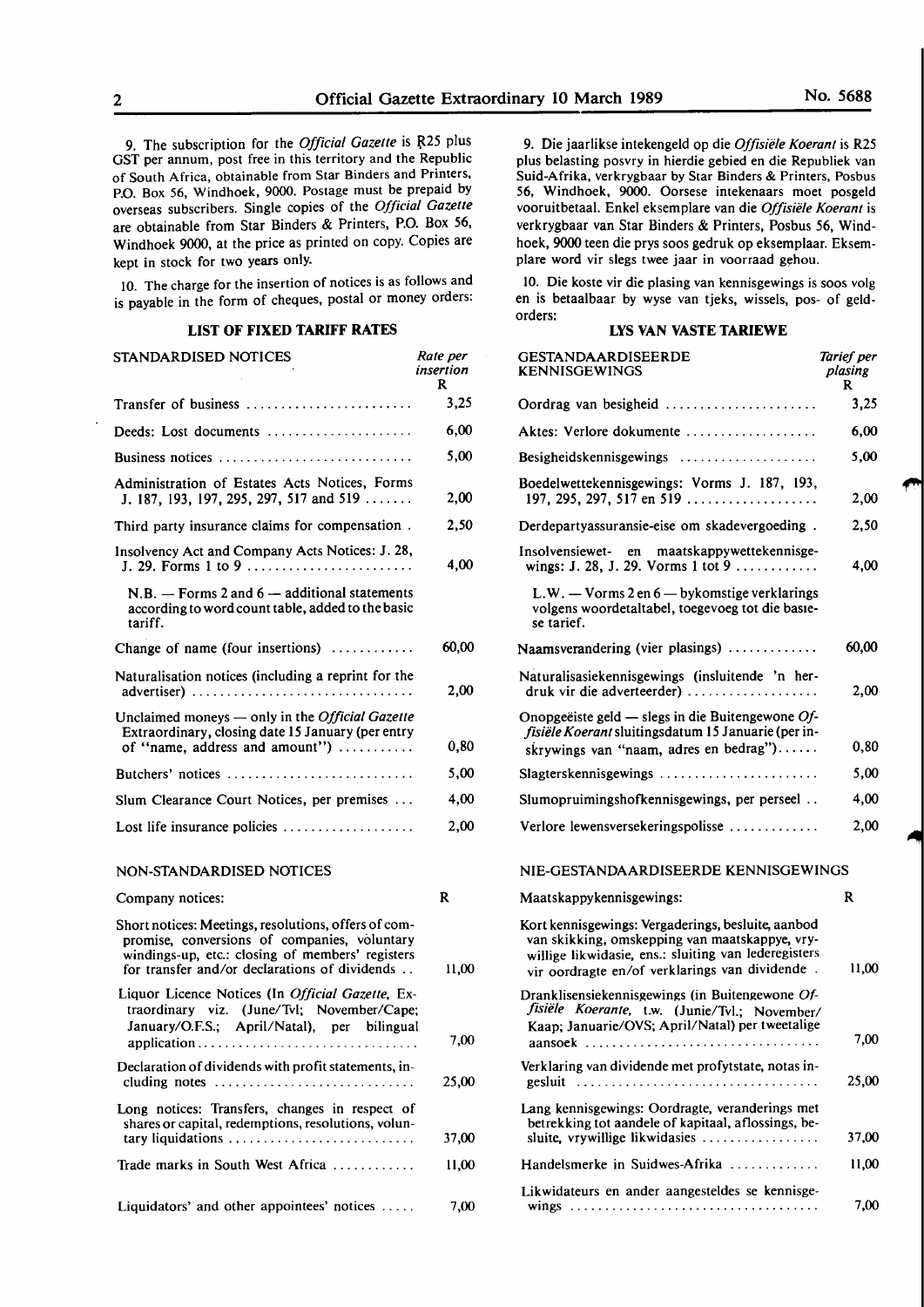#### SALES IN EXECUTION AND OTHER PUBLIC SALES:

| Sales in execution                  | 18.00 |
|-------------------------------------|-------|
| Public auctions, sales and tenders: |       |
|                                     | -6.00 |
|                                     | 15.00 |
|                                     | 23.00 |

#### ORDERS OF THE COURT:

| Provisional and final liquidations or sequestra-                          | 14,00 |
|---------------------------------------------------------------------------|-------|
| Reduction or change in capital mergers, offers of<br>compromise           | 37,00 |
| Judical managements, curator bonis and similar<br>and extensive rule nisi | 37.00 |
| Extension of return date                                                  | 4,00  |
| Supersession and discharge of petitions (J. 158)                          | 4.00  |

II. The charge for the insertion of advertisements other than the notices mentioned in paragraph 10 is at the rate of 56c per cm double column. (Fractions of a cm must be calculated as a cm).

12. No advertisements shall be inserted unless the charge is prepaid. Cheques, drafts, postal or money orders must be made payable to the Secretary: Civic Affairs and Manpower.

#### **Form/Vorm Jl87**

#### **LIQUIDATION AND DISTRIBUTION ACCOUNTS IN DECEASED ESTATES LYING FOR INSPECTION**

In terms of section 35(5) of Act 66 of 1965, notice is hereby given that copies of the liquidation and distribution accounts (first and final, *unless otherwise stated)* in the estates specified below will be open for the inspection of all persons interested therein for a period of 21 days (or shorter or longer if *specially stated)* from the date specified or from the date of publication hereof, whichever may be the later, and at the offices of the Master and Magistrates as stated.

Should no objection thereto be lodged with the Master concerned during the specified period, the executors will proceed to make payments in accordance with the accounts.

131/88 l.OUBSER Irene Ann, 420430 0080 003, 27 Schafer Street, Ludwigsdorf, Windhoek, Windhoek. Lorentz & Bone, P O Box 85, Windhoek 9000.

308/88 GOUSSARD Magdalena Alida Petronella, 161031 01 0004 9, Warmbad, Distrik Karasburg, Suidwes-Afrika. Willem Francois Goussard, 131204 01 0000 *5.*  Karasburg, Windhoek. W F Goussard, Eksekuteur, Rissik & Cox, Posbus 8, IOde Laan, Karasburg.

475/88 MBINGE Uatakamisa, Magsnommer 81955254 **HX,** 102 Bataljon, Opuwo, Ondangwa, Windhoek. Arthur Schiebler, Eksekuteur Swatax (Eiendoms) Beperk, Posbus 249, Windhoek.

312/88 HAIMBODI Hilifilua, Magsnommer 84907834, IOI Bataljon, Ondangwa. Getroud volgens stamgebruik. Ondangwa, Windhoek. Arthur Schiebler, Eksekuteur Datief Swatax (Eiendoms) Beperk, Posbus 249, Windhoek.

#### GEREGTELIKE EN ANDER OPENBARE VERKOPE:

| Geregtelike verkope                    | 18.00  |
|----------------------------------------|--------|
| Openbare veilings, verkope en tenders: |        |
|                                        | - 6.00 |
| 76 tot 250 woorde                      | 15.00  |
| $251$ tot 350 woorde                   | 23,00  |

#### ORDERS VAN DIE HOF:

| Voorlopige en finale likwidasies of sekwestrasies                              | 14.00 |
|--------------------------------------------------------------------------------|-------|
| Vermindering of verandering in kapitaalsame-<br>smeltings, aanbod van skikking | 37.00 |
| Geregtelike besture, kurator bonis en soortgelyke<br>en uitgebreide bevel nisi | 37.00 |
| Verlenging van keerdatum                                                       | 4,00  |
| Tersydestellings en afwysings van petisies (J. 158)                            | 4.00  |

II. Die koste vir die plasing van advertensies, behalwe die kennisgewings wat in paragraaf 10 genoem word. is teen die tarief van 56c per cm dubbelkolom. (Gedeeltes van 'n cm moet as voile cm bereken word).

12. Geen advertensie word geplaas tensy die koste nie vooruitbetaal is nie. Tjeks, wissels, pos- en geldorders moet aan die Sekretaris,: Burgersake en Mannekrag betaalbaar ge-<br>maak word.

#### **LIKWIDASIE- EN DISTRIBUSIEREKENING IN BES'IORWE BOEDELS WAT TER INSAE LE**

Ingevolge artikel 35(5) van Wet 66 van 1965, word hierby kennis gegee dat duplikate van die likwidasie- en distribusierekenings (eerste en finale, *tensy anders vermeld)* in die boe-Landdroste soos vermeld en gedurende 'n tydperk van 21 dae (of korter of )anger *indien spesiaal vermeld)* vanaf gemelde datums of vanaf datum van publikasie hiervan, as dit later is, ter insae lê van alle persone wat daarby belang het.

lndien binne genoemde tydperk geen besware daarteen by die betrokke Meester ingedien word nie, gaan die eksekuteurs oor tot die uitbetalings ingevolge gemelde rekenings.

138/88 BESTER (gebore Van Zyl) Sophia Maria Catharina, 371229 00 2300, Brockstraat 8, Klein Windhoek. Johannes Augustinus Bester, 391014 01 0015 7, Windhoek. Mnre. Muller & Brand, Posbus 2073, Windhoek.

347 /88 STEENKAMP Franciskus Gerhardus, 661228 50 2000 0, Abtstraat, Huis 337, Windhoek Noord. Helena Johanna Steenkamp (gebore Visser), 680110 00 9500 4, Eerste, Windhoek. Mnre Muller & Brand, Posbus 2073, Windhoek.

574/88 VAN WYK Rudolph Emmenis, 360706 01 0012 *5,*  Tsumeb, Johanna Helena van Wyk, Aanvullende, Tsumeb, Windhoek. Standard Bank SWA Beperk, Posbus 2164, Windhoek 9000.

528/88 BECKER Gloudina Susanna Theodora, 300512 01 00239, Windhoek. Peter Franz Joseph Becker, Windhoek, Windhoek. Standard Bank SWA Beperk, Posbus 2164, Windhoek 9000.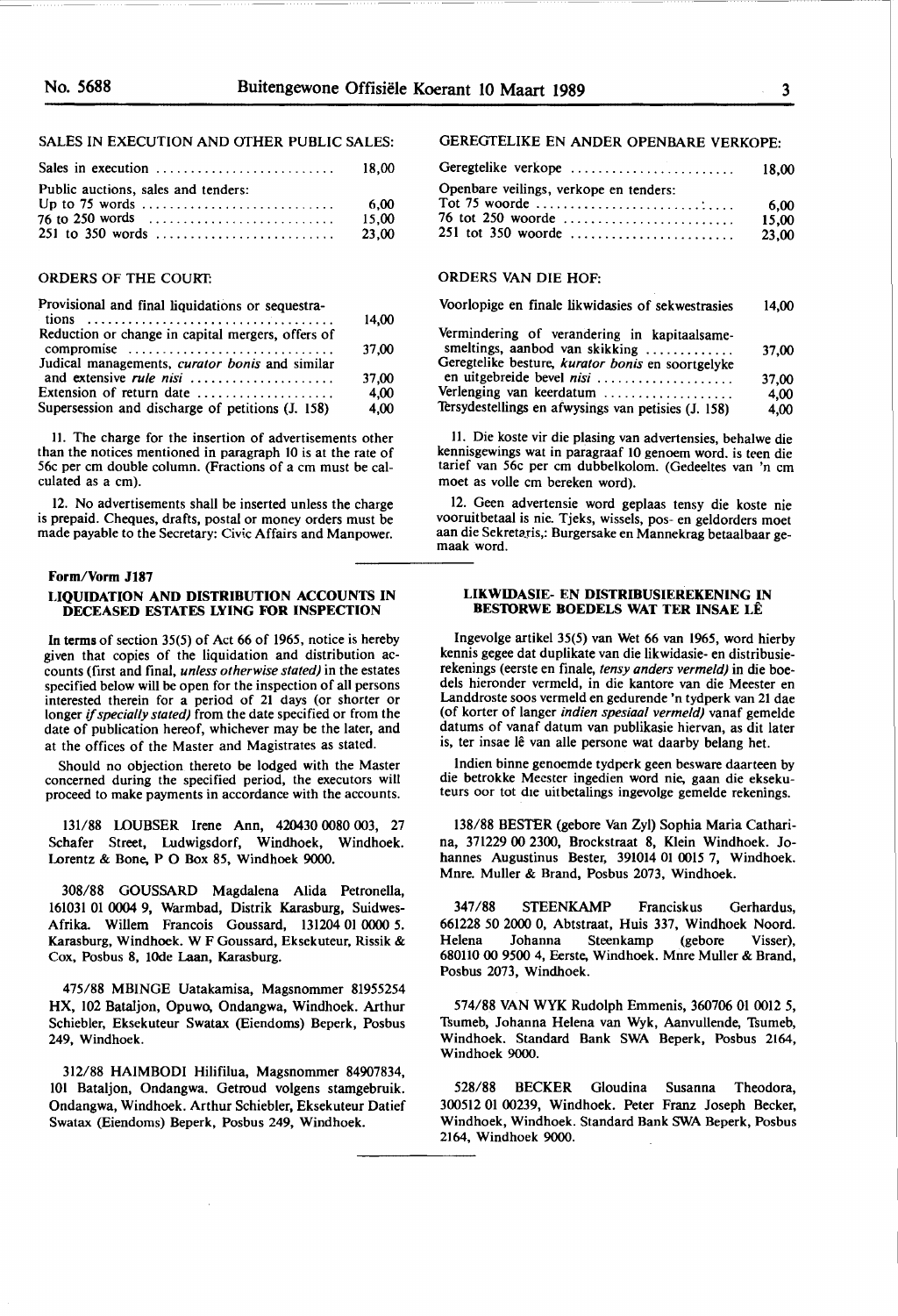**Form/Vorm J 193** 

#### **NOTICE TO CREDITORS IN DECEASED ESTATES**

All persons having claims against the estates mentioned below are hereby called upon to lodge their claims with the executors concerned, whithin 30 days (or otherwise as indicated) calculated from the date of publication hereof. The information is given in the following order: Estate number, surname and christian names,,date of birth, identity number, last address, date of death; surviving spouse's names, surname, date of birth and identity number; name and address of executor or authorised agent, period allowed for lodgement of *claims* if *other than 30 days.* 

101/89 KOLLE Peter Albert Leonhard, Windhoek, 25.07.1925, 250725 01 0018 7, Swakopmund, 20.02.1989. Mr. Klaus Nieft-Executor,  $c/o$  Keller & Neuhaus Trust Co (Pty) Ltd., P O Box 156, Windhoek 9000.

CAMPBELL Donald Charles, Windhoek, 20 November 1914, 1411205015009, Windhoek, 11 Februarie 1989. Standard Bank SWA Beperk, Posbus 2164, Windhoek 9000.

39/89 BONADEI Giacomo Beniamino, Windhoek, 6 March 1916, 160306 *50* 4710 2, 11 Joule Street Windhoek, SWA/Namibia. 11 December 1988. Angela Bonadei (neé Balduzzi), 27 March 1916, 160327 01 0007 1. P J Malherbe & Co, P O Box 30, Windhoek 9000.

83/89 EWALD Peter (Werner), Windhoek, 22.5.1934, 340522 *50* 4700 8, Windhoek. 8.2.1989. Mr. Klaus Nieft - Executor c/o Keller & Neuhaus Trust Co. (Pty) Ltd., P O Box 156, Windhoek 9000.

#### **KENNISGEWING AAN KREDITEURE IN BESIDRWE BOEDELS**

Alie persone wat vorderinge bet teen die boedels hieronder vermeld, word hierby versoek om hul vorderinge by die betrokke eksekuteurs en binne 'n tydperk van 30 dae (of andersins soos aangedui) gereken vanaf die datum van publikasie hiervan in te Iewer. Die inligting word verstrek in die volgorde: Boedelnommer, familienaam en voorname, geboortedatum, persoonsnommer, laaste adres, datum oorlede, familienaam en voorname van oorlewende eggenoot(e), geboortedatum en persoonsnommer; naam en adres van eksekuteurs of gemagtigde agent, tydperk toegelaat vir Iewering van vorderings *indien anders as 30 dae.* 

70/89 KÜHN Gerhard Manuel, Windhoek, 10.7.1924, 240710 01 0015 7, Susanne Grau Heim, Windhoek. 21.12.1988. F.M. Oehl Trust, Posbus 133, Windhoek 9000.

**VAN WYK** Wessel Johannes, Windhoek, 1.6.1912, 120601 5008 00 8, Kerkstraat, Bethanie, 9000. 31.1.1989. Bank Windhoek Beperk, Boedel- en Trustafdeling, Posbus 15, Windhoek 9000.

MURPHY Gertrud Maria Claudia, Windhoek, 26 February 1939, 3902260100079, Windhoek. 22 February 1989. Standard Bank SWA Ltd, Trustee Branch, P O Box 2164, Windhoek 9000.

KREBS Hildegard Kathe Elfriede, Windhoek, 11.12.1903, 031211010004 8, Windhoek, 27.2.1989. Standard Bank SWA Ltd, Trustee Branch, P O Box 2164, Windhoek 9000.

#### **Vorm/Form J 28**

#### **BOEDELS OF MAATSKAPPYE WAT VOORLOPIG GESEKWESTREER OF GELIKWIDEER IS**

lngevolge artikel 17(4) van die lnsolvensiewet, 1936, en artikel 356(1) van die Maatskappywet, 1973, word hierby deur die Meester van die Hooggeregshof kennis gegee dat die boedels of maatskappye hieronder vermeld voorlopig op las van genoemde Hof gesekwestreer of gelikwideer is.

Die besonderhede word verstrek in die volgorde: Nommer van maatskappy of boedel/naam en adres van maatskappy of boedel/datum waarop en afdeling van Hof waardeur order gemaak is en op die aansoek van wie.

W4/89 Cape Farmers (Pty) Ltd (Voorlopige likwidasie). 1989.02.10. Hooggeregshof van Suidwes-Afrika, Windhoek. Anna Magdalena Heidmann. Meester van die Hooggeregshof, Privaatsak 13190, Windhoek, 9000.

#### **ESTATES OR COMPANIES SEQUESTRATED OR WOUND UP PROVISIONALLY**

Pursuant to section 17(4) of the Insolvency Act, 1936, and section 356(1) of the Companies Act, 1973, notice is hereby given by the Master of the Supreme Court that the estates or companies mentioned below have been sequestrated or wound up provisionally by order of the said Court.

The particulars are given in the following order: Number of estate or company/name and address of estate or company/ date upon which and division of Court by which order made and upon the application of whom.

WS/89 Johannes Gerhardus Breitenbach, 24 February 1989. Supreme Court of South West Africa, Windhoek. The Bank of South West Africa Ltd.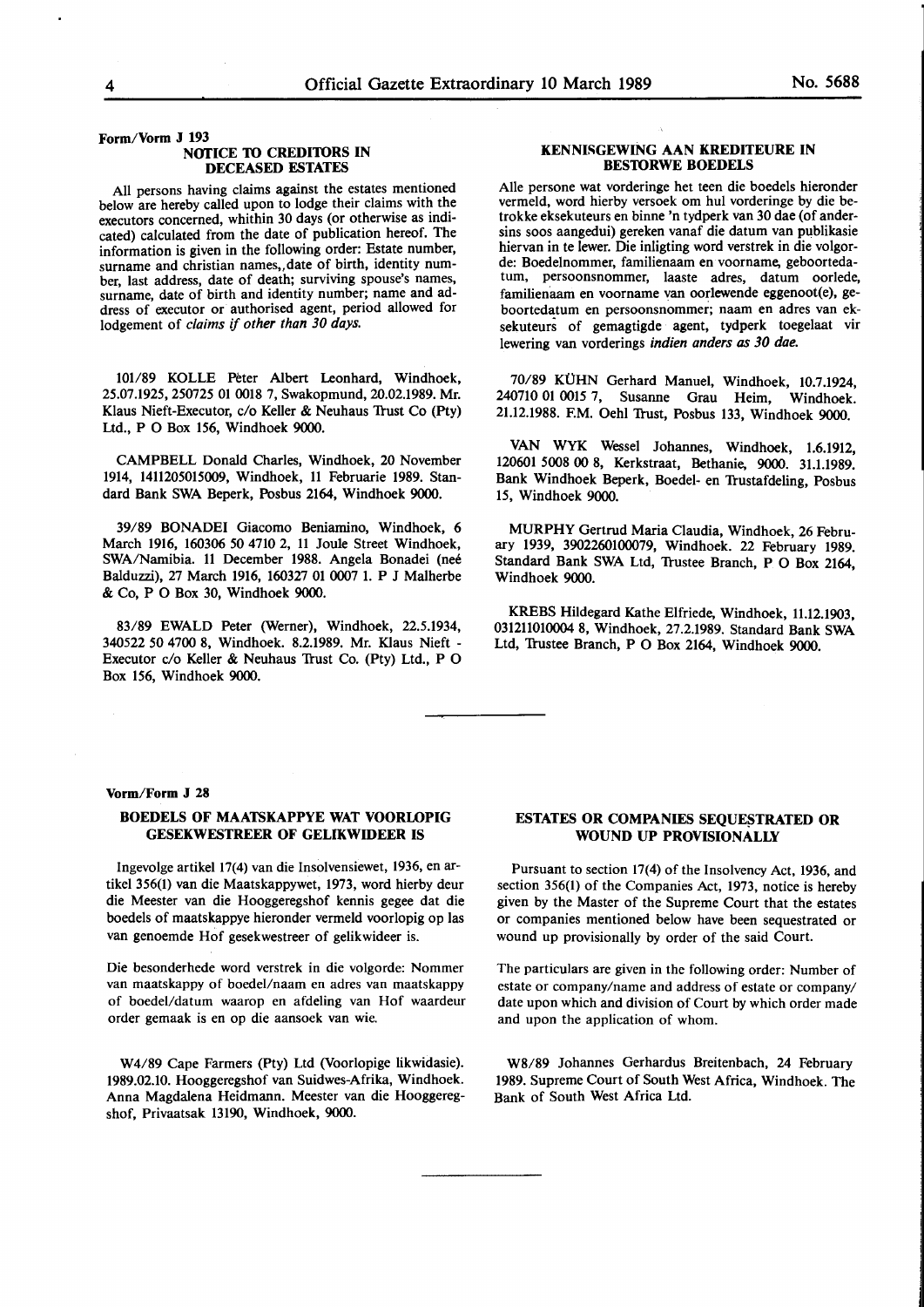#### **Form/Vonn** 4

#### **LIQUIDATION ACCOUNTS AND PLANS OF DISTRIBUTION OR CONTRIBUTION IN SEQUESTRATED ESTATES OR COMPANIES BEING WOUND UP**

Pursuant to section 108(2) of the Insolvency Act, 1936, section 136(2) of the Companies Act, 1926, and section 406(3) of the Companies Act, 1973, notice is hereby given that the liquidation account and plans of distribution or contribution in the estates or the companies mentioned below will lie open for inspection by creditors or contributories at the offices of the Master and the Magistrates stated therein, for a period of 14 days, or for such a period as stated therein, from the dates mentioned below or from the date of publication hereof, whichever may be the later date.

Wl5/88 Loedolff & Wessles ingelyf in voluntary liquidation. Liquidator's Liquidation, Distribution and Contribution Account. Master's Office, Windhoek. M.F. Fehrsen, P O Box 2558, Windhoek 9000.

25/88 Boedel wyle Anna Markowitz. Eerste Iikwidasie- en distribusierekening. Meester - Windhoek. F.M. Oehl Trust, Posbus 133, Windhoek 9000.

Wl8/88 Spahil Investments (Proprietary) Limited (In voluntary liquidation). First and Final liquidation and distribution account. Offices of Master of the Supreme Court, Windhoek for a period of 14 days from 10 March 1989. Trust and Mining Company, P O Box 82, Windhoek.

#### **LIKWIDASIE REKENINGE EN PLANNE VAN DISTRIBUSIE OF KONTRIBUSIE REKENING IN GESEKWESTREERDE BOEDELS OF MAATSKAPPYE IN LIKWIDASIE**

lngevolge artikel 108(2) van die Insolvensiewet, 1936, artikel 136(2) van die Maatskappywet, 1926, en artikel 406(3) van die Maatskappywet, 1973, word hierby kennis gegee dat die likwidasie- distribusie- of kontribusierekenings in die boedels of die maatskappye, na gelang van die geval, hieronder vermeld ter insae van skuldeisers of kontribuante sal lê in die kantore van die Meester van Landdroste daarin genoem, gedurende 'n tydperk van 14 dae, of die tydperk wat daarin vermeld is, vanaf die datum hieronder vermeld of vanaf die datum van publikasie hiervan, watter datum ook al die Iaaste is.

W23/85 Combined Meat Canners (SWA) Limited (in Liquidation). The Fourth Liquidation and Distribution Account. At the offices of the Master of the Supreme Court, Windhoek for a period of 14 days as from the 10 March 1989. Dr O F C Herrigel, c/o Security Trust SWA (Pty) Ltd., P O Box 3599, Windhoek, 9000.

W6/87 Belvedere Kelders (Pty) Ltd (In Liquidation) f.t.a. oude Vat Bottle Store. Second and Final Liquidation and Distribution Account. At the office of the Master of the Supreme Court Windhoek for a period of 14 days as from the 10 March 1989. I.R. McLaren, Liquidator, Investment 'frust Co (Pty) Ltd., P O Box 21204, Windhoek.

#### Form/Vorm 5

#### **PAYMENT OF DIVIDENDS AND COLLECTION OF CONTRIBUTIONS IN SEQUESTRATED ESTATES FOR COMPANIES BEING WOUND UP**

The liquidation accounts and plans of distribution or contribution in the sequestrated estates or companies being wound up, as the case may be, mentioned below having been confirmed on the date therein mentioned, notice is hereby given, pursuant to section 113(1) of the Insolvency Act, 1936, section 139(2) of the Companies Act, 1926, and section 409(2) of the Companies Act, 1973, that dividends are in the course of payment or contributions are in the course of collection in the said estates or companies as set forth below and that every creditor liable to contribution is required to pay to the trustee or liquidator the amount for which he is liable at the address mentioned below.

W4/88 Namib Energy & Timber Corp. (Pty) Ltd (In Liquidation). 09.02.89. No dividends to concurrent creditors First Liquidation and Distribution Account. I.R. McLaren Liquidator Investment 'frust Co (Pty) Ltd, P O Box 21204, Windhoek.

#### **UITKEER VAN DIVIDENDE EN INSAMELING VAN KONTRIBUSIES IN GESEKWESTREERDE BOEDELS OF MAATSKAPPYE IN LIKWIDASIE**

Nademaal die likwidasierekeninge en distribusie- of kontribusie-rekenings in die gesekwestreerde boedels of maatskappye in likwidasie, na gelang van die geval, hieronder vermeld op die datums daarin vermeld, bekragtig is, word hierby ingevolge artikel 113(1) van die Insolvensiewet, 1936, artikel 139(2) van die Maatskappyewet, 1926, en artikel 409(2) van die Maatskappyewet, 1973 kennis gegee dat uitbetaling van dividende of insameling van kontribusies aan die gang is in genoemde boedels of maatskappye soos hieronder uiteengesit en dat elke kontribusiepligtige skuldeiser die bedrag deur hom verskuldig by die adres hieronder genoem aan die kurator of likwidateur moet betaal.

Wl6/88 Jan Jonker Investment Co. (Pty) Ltd. In voluntary liquidation. 24.2.89. Dividend paid. Liquidator Klaus Nieft c/o Keller & Neuhaus, P O Box 156, Windhoek.

WS/88 Excelsior Holdings (Pty) Ltd. (in voluntary liquidation). 1989.01.11. A dividend is being paid. H.J. Liebenberg (Liquidator), P O Box 566, Keetmanshoop.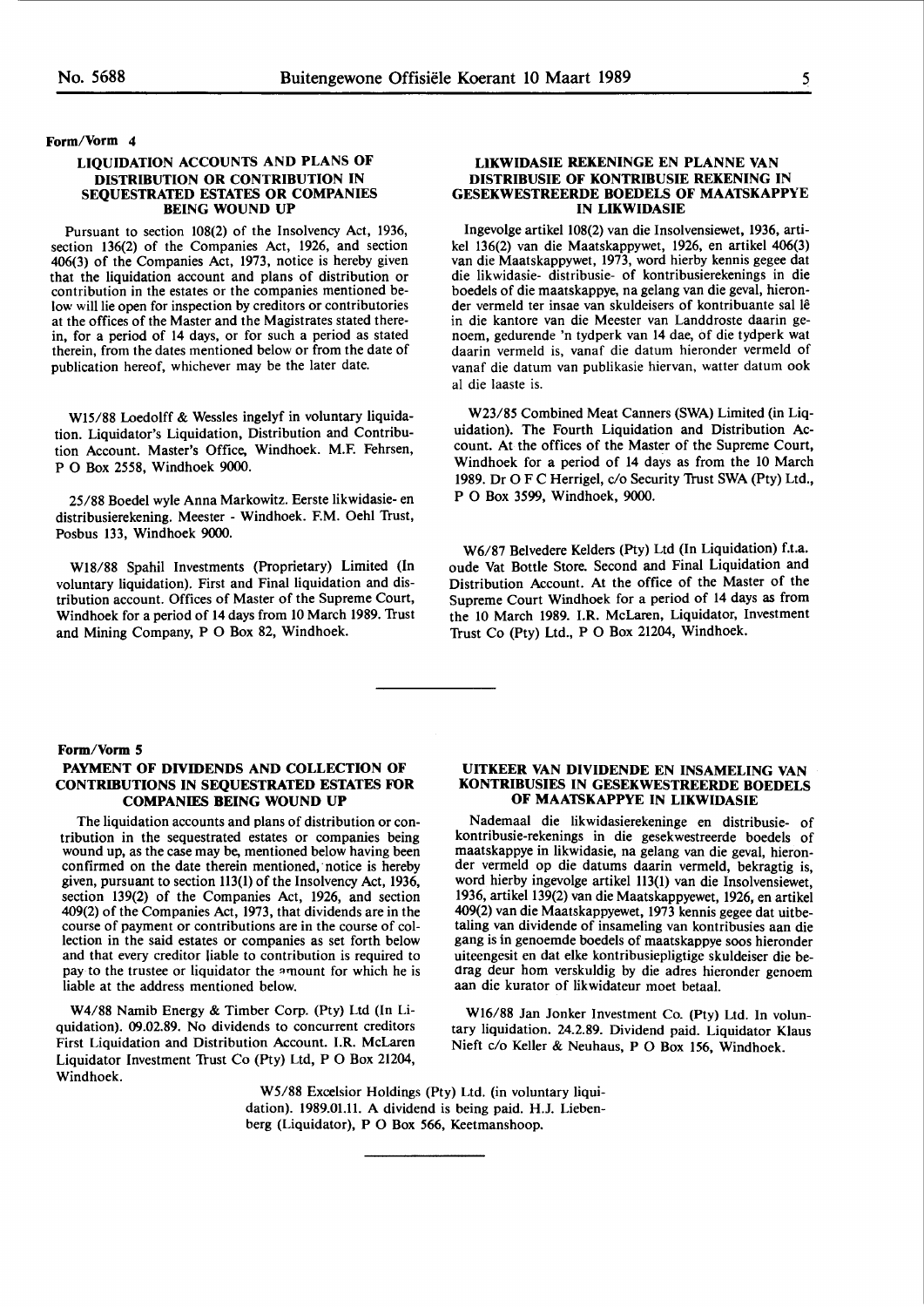#### **KENNISGEWING VAN VERKOPING**

IN DIE LANDDROSHOF VIR DIE DISTRIK VAN WINDHOEK

| <b>GEHOU TE WINDHOEK</b> | <b>SAAK NR 767/89</b> |
|--------------------------|-----------------------|
| In die saak tussen:-     |                       |
| SWA BOUVERENIGING        | <b>FISER</b>          |
| en                       |                       |

#### JOSEFINA NGHIFITIKEKO VERWEERDER

#### VERKOPING IN EKSEKUSIE

In bogenoemde aangeleentheid sal 'n verkoping gehou word op WOENSDAG die 29ste MAART 1989 om 09h00 in die voormiddag te die ingang van die woonhuis gelee te Erf 7458 (uitbr. 19), Katutura Dorp van die volgende eiendom:

SEKERE Erf Nr. 7458, (Uitbreiding Nr. 19), KATUTURA DORP. GELEE in die Munisipaliteit van Windhoek; GROOT 315 vierkantmeters;

#### VOORWAARDE VAN VERKOPING:

- 1. Die verkoping is onderhewig aan die terme en voorwaardes van die Wet op Landdroshowe Nr 32 van 1944, en die eiendom word voetstoots verkoop en soos dit staan en onderhewig aan die voorwaardes van die Titelakte.
- 2. Een-tiende van die koopprys moet in kontant betaal word onmiddellik nadat die eiendom verkoop is en die balans van die koopprys tesame met rente daarop bereken teen 10% per jaar, maandeliks vooruit bereken, moet betaal word teen oordrag en welke oordrag so spoedig doenlik na die verkoping sal geskied.
- 3. Die volgende verbeterings is op die eiendom aangebring (alhoewel niks in hierdie verband gewaarborg word nie):

'n Behoorlik omheinde enkelverdieping steenmuur woonhuis met sinkdak en celotex plafon, bestaande uit 3 slaapkamers, 1 badkamer, 1 aparte toilet, 1 kombuis, 1 sitkamer, 1 eetkamer. Hoofgebou voorsien met Munisipale water- en kragtoevoer.

4. Die volledige voorwaardes van verkoping sal ten tye van verkoping uitgelees word en mag voor die verkoping te die kantore van die Geregsbode, Windhoek en die SWA Bouvereniging geïnspekteer word.

HOWARD & WASSERFALL EISER SE PROKUREURS 2DE VLOER CRAIGMYLE GEBOU KAISERSTRAAT POSBUS 338 WINDHOEK

#### **KENNISGEWING VAN VERKOPING**

IN DIE LANDDROSHOF VIR DIE DISTRIK VAN WINDHOEK

| <b>GEHOU TE WINDHOEK</b> | <b>SAAK NR 768/89</b> |
|--------------------------|-----------------------|
| In die saak tussen:-     |                       |
| SWA BOUVERENIGING        | <b>FISER</b>          |
|                          |                       |

en

FREDERIK HERMANUS LOUBSER VERWEERDER

#### VERKOPING IN EKSEKUSIE

In bogenoemde aangeleentheid sal 'n verkoping gehou word op WOENSDAG die 29ste MAART 1989 om 10h00 in die voormiddag te die ingang van die woonhuis gelee te Erf 1046 (uitbr. 10) Khomasdal Dorp van die volgende eiendom:

SEKERE Erf Nr. 1046, (Uitbreiding Nr. 10), KHOMASDAL DORP. GELEE in die Munisipaliteit van Windhoek; GROOT 356 vierkantmeters;

VOORWAARDE VAN VERKOPING:

- 1. Die verkoping is onderhewig aan die terme en voorwaardes van die Wet op Landdroshowe Nr 32 van 1944, en die eiendom word voetstoots verkoop en soos dit staan en onderhewig aan die voorwaardes van die Titelakte.
- 2. Een-tiende van die koopprys moet in kontant betaal word onmiddellik nadat die eiendom verkoop is en die balans van die koopprys tesame met rente daarop bereken teen 10% per jaar, maandeliks vooruit bereken, moet betaal word teen oordrag en welke oordrag so spoedig doenlik na die verkoping sal geskied.
- 3. Die volgende verbeterings is op die eiendom aangebring (alhoewel niks in hierdie verband gewaarborg word nie):

'n Behoorlik omheinde enkelverdieping steenmuur woonhuis met sinkdak en celotex plafon, bestaande uit 3 slaapkamers, 1 badkamer, aparte toilet, sitkamer, eetkamer, kombuis. Vloere bedek met teëls en matte. Hoofgebou met Munisipale water- en kragtoevoer voorsien.

4. Die volledige voorwaardes van verkoping sal ten tye van verkoping uitgelees word en mag voor die verkoping te die kantore van die Geregsbode, Windhoek en die SWA Bouvereniging geïnspekteer word.

HOWARD & WASSERFALL EISER SE PROKUREURS 2DE VLOER CRAIGMYLE GEBOU KAISERSTRAAT POSBUS 338 WINDHOEK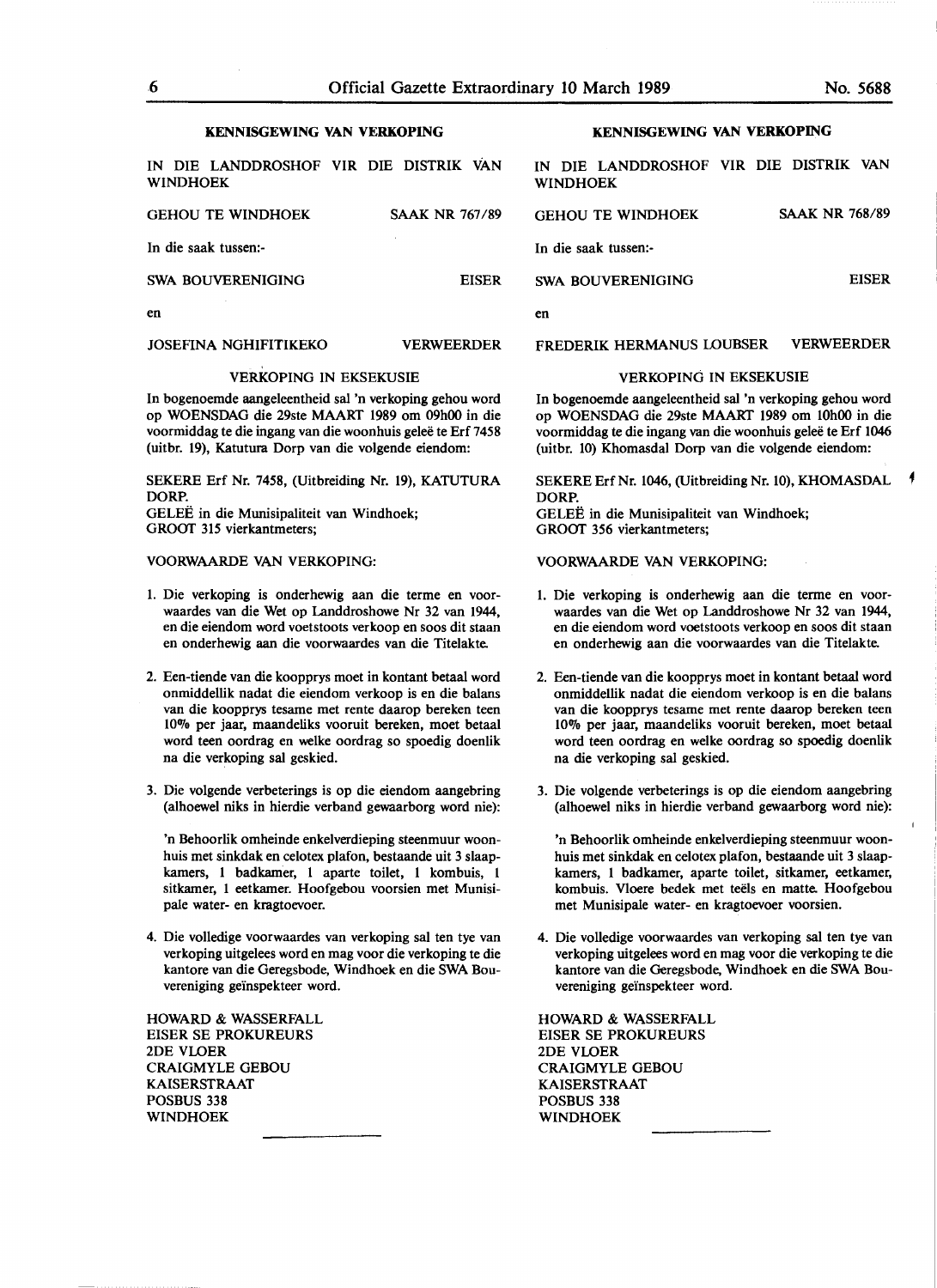#### **KENNISGEWING VAN VERKOPING**

| IN DIE LANDDROSHOF VIR DIE DISTRIK VAN<br><b>WINDHOEK</b> |                        |
|-----------------------------------------------------------|------------------------|
| <b>GEHOU TE WINDHOEK</b>                                  | <b>SAAK NR 7846/89</b> |
| In die saak tussen:-                                      |                        |

SWA BOUVERENIGING EISER

en

KURT ALBERT RAUSE VERWEERDER

#### VERKOPING IN EKSEKUSIE

In bogenoemde aangeleentheid sal 'n verkoping gehou word op WOENSDAG die 29ste MAARf 1989 om 14h30 in die voormiddag te die ingang van die woonhuis gelee te Erf 291, Academia Dorp, Windhoek van die volgende eiendom:

SEKERE Erf Nr. 291, Academia dorp; GELEE in die Munisipaliteit van Windhoek; GROOT 1063 vierkantmeters;

VOORWAARDE VAN VERKOPING:

- 1. Die verkoping is onderhewig aan die terme en voorwaardes van die Wet op Landdroshowe Nr 32 van 1944, en die eiendom word voetstoots verkoop en soos dit staan en onderhewig aan die voorwaardes van die Titelakte.
- 2. Een-tiende van die koopprys moet in kontant betaal word onmiddellik nadat die eiendom verkoop is en die balans van die koopprys tesame met rente daarop bereken teen 18"7o per jaar, maandeliks vooruit bereken, moet betaal word teen oordrag en welke oordrag so spoedig doenlik na die verkoping sal geskied.
- 3. Die volgende verbeterings is op die eiendom aangebring (alhoewel niks in hierdie verband gewaarborg word nie):

'n Muuromheinde enkelverdieping steenmuur woonhuis met sinkdak en celotex plafon, bestaande uit 3 slaapkamers, 1 badkamer, aparte toilet, sitkamer, eetkamer en kombuis. Vloere bedek met matte en teels. Dubbel motorafdak. Twee buitekamers met een badkamer. Hoofgebou voorsien met Munisipale water- en kragtoevoer.

4. Die volledige voorwaardes van verkoping sal ten tye van verkoping uitgelees word en mag voor die verkoping te die kantore van die Geregsbode, Windhoek en die SWA Bouvereniging geïnspekteer word.

HOWARD & WASSERFALL EISER SE PROKUREURS 2DE VLOER CRAIGMYLE GEBOU KAISERSTRAAT POSBUS 338 **WINDHOFK** 

### IN DIE HOOGGEREGSHOF **VAN SUIDWES-AFRIKA**

WINDHOEK, VRYDAG 24 FEBRUARIE 1989

VOOR SY EDELE REGTER LEVY

In die Aansoek van:

en

ANTON PRETORIUS ALAN BURNS LOUW

ander dokumente hierin geliasseer:

EERSTE APPLIKANT TWEEDE APPLIKANT

#### **NAMIBIAN** OCEAN HARVESTING (EDMS) BEPERK RESPONDENT

Na aanhoor van Advokaat Oosthuizen namens die Applikante en na deurlees van die Kennisgewing van Mosie en

GELAS DIE HOF:

- 1. Dat die Respondent Maatskappy onder voorlopige likwidasie geplaas word in die hande van die Meester van hierdie Hof en dat alle belanghebbendes opgeroep word om te verskyn en redes, indien enige, voor hierdie Hof om 10h00 op **VRYDAG,** 31 MAART 1989 aan te voer waarom die bevel nie finaal gemaak sal word nie.
- 2. Dat die Kennisgewing van Mosie en hierdie bevel op die Respondent beteken word by sy geregistreerde kantore asook deur publikasie van die bevel in elk van die Offisiele Koerant, Die Republikein, The Windhoek Advertiser en Die Namib Times.
- 3. Dat die koste van hierdie aansoek koste in likwidasie sal wees.

OP LAS VAN DIE HOF

GRIFFIER

(VAN DER MERWE, LOUW EN VENNOfE)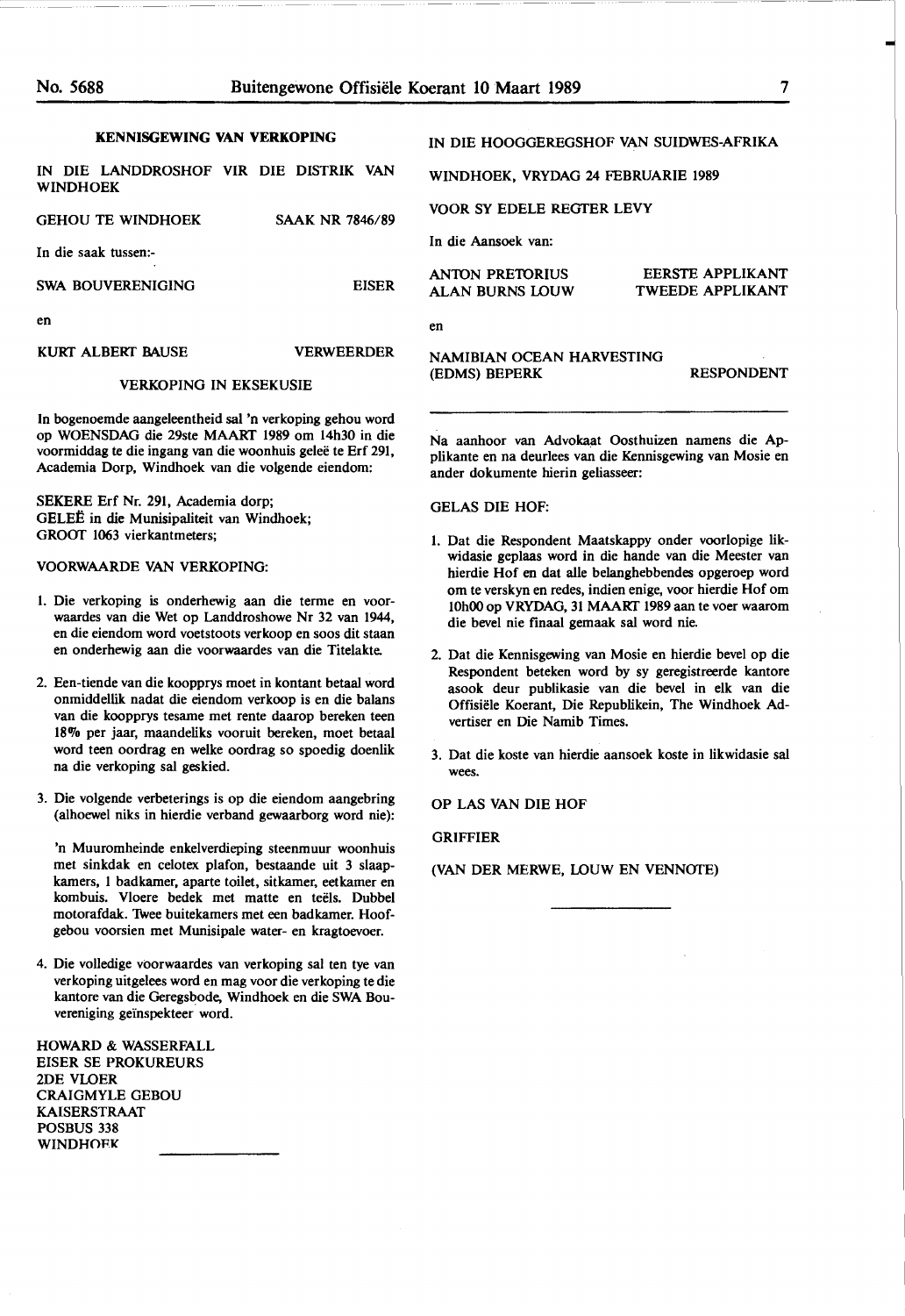### IN THE SURPEME COURT OF SOUTH WEST AFRICA

#### WINDHOEK, FRIDAY 24 FEBRUARY 1989

BEFORE THE HONOURABLE **MR** JUSTICE LEVY

In the Application of;

GERRIT VAN SCHALKWYK Applicant in re: DELTA ENTERPRISES LIMITED

having heard Mr COETZEE, Counsel for the Applicant and having read the Notice of Motion and other documents filed of record:

#### IT **IS ORDERED**

- I. That a Rule Nisi be and is hereby issued subject to the letter of the Registrar of Companies dated 16 February 1989, calling upon all interested persons to show cause to this Honourable Court on Friday, 10 March 1989, why;
	- 1.1 The Registration of Delta Enterprises Limited shall not be restored to the Company Register in terms of Section 73(6) **of** Act **61** of 1973 ("The Act")
	- 1.2 The company shall not submit forms CM22 and CM29 in terms of Section 170 and 216 of the Act within thirty (30) days of confirmation of this order;
		- 1.2.1 The company shall not submit proof of payment of the annual duty for the years 1986 to 1988, in terms of Section 174(3)(b) of the Act, **on** the prescribed form within thirty (30) days of confirmation of this order;
		- 1.2.2 The assets of the company shall not be declared to be no longer bona vacantia. These assets include two Mortage bonds namely;
		- 1.2.3 Bond number B686/1982 over erf 2231 Windhoek;
		- 1.2.4 Bond number B506/1982 over erf 394 Pioniers Park; likewise Windhoek;
- 2. Service of this rule must be effected upon:-
	- 2.1 **The** Registrar of Companies, Windhoek;
	- 2.2 **The** Registrar of Deeds, Windhoek;
	- 2.3 The Department of Finance, Windhoek; (Receiver of Revenue)
- 3. That the rule be published once in the Official Gazette, "The Windhoek Advertiser" and "The Republikein".

4. That no order is made as to costs or alternatively (and only if this application should **be** opposed) the person or persons opposing this application are ordered to pay the Applicant's costs of suit.

#### **REGISTRAR**

#### (FISHER, QUARMBY & PFEIFER)

#### **KENNISGEWING VAN OORDRAG VAN BESIGHEID**

Geliewe kennis te neem dat ADRIAAN PIETER VAN NIE-KERK ESTERHUIZEN van voomemens is om die besigheid tans deur hom bedryf onder die naam en styl van VARIETY RENTALS te Postraat 21, Swakopmund te vervreem aan CECILIA JACOBA BOTES wie die gesegde besigheid vir haar eie rekening sal bedryf op dieselfde persele en onder dieselfde naam en styl en dat hierdie kennisgewing geld in terme van Artikel 34 van die Insolvensiewet, Wet nr 24 van 1936, en voorts dat na publikasie van hierdie kennisgewing daar aansoek gedoen sal word by die Landdros vir die distrik van Swakopmund vir die oordrag van die handelslisensies ten opsigte van die gesegde besigheid in haar naam.

Gedateer te SWAKOPMUND hierdie 6de Februarie 1989.

(get.) W.P. AHRENS AHRENS & KIE Prokureurs vir die partye Roonstraat 7A, Ziegler Gebou Posbus 1261 SWAKOPMUND

#### **KENNISGEWING VAN VERKOOP VAN BESIGHEID OOREENKOMSTIG ARTIKEL 34 VAN WET 24 VAN 1936 (SOOS GEWYSIG)**

Kennis geskied hiermee ooreenkomstig Artikel 34 van Wet 24 van 1936 soos gewysig dat NICOLAAS ALBERTUS SMIT van voorneme is om sy besighede KHOMAS TAKE-AWAYS en GOLDEN CHIP RESTAURANT wat hy te Erf lll, Khomasdal bedryf, te vervreem aan INFLASIE VLEIS-MARK (KHOMASDAL) (EIENDOMS) BEPERK na verstryking van 'n periode van 30 dae vanaf datum van publikasie hiervan.

DR WEDER, KRUGER & **HARTMANN**  Prokureurs vir die partye Nimrodgebou Kasinostraat WINDHOEK 9000